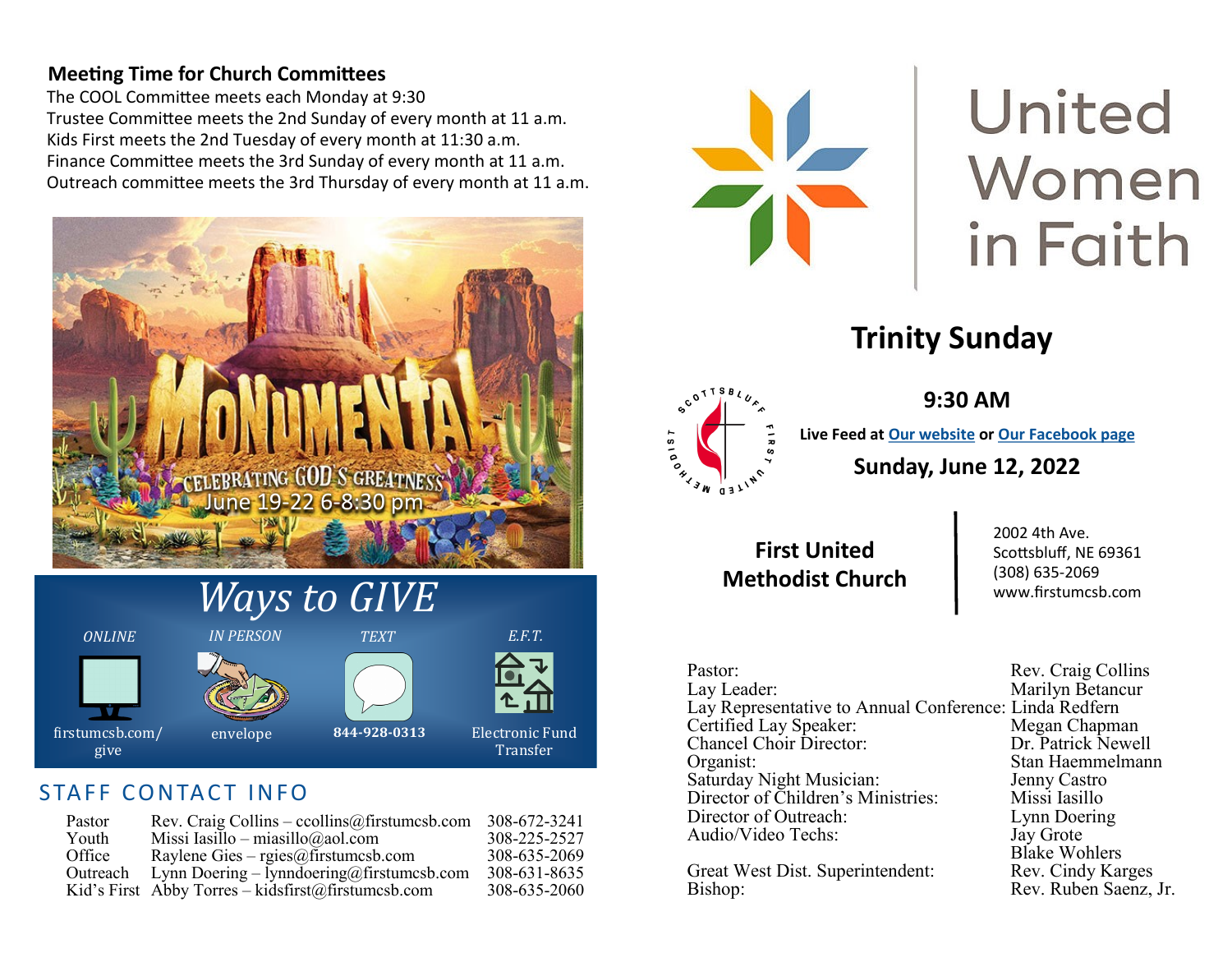#### **Centering Thoughts**

*Wisdom is calling. She calls from the highest heavens and speaks with truth on her lips, calling all people to faith, peace, hope, and love.* 

| <b>Prelude</b>                                       |                                                     |                                                           | Stan Haemmelmann        |  |
|------------------------------------------------------|-----------------------------------------------------|-----------------------------------------------------------|-------------------------|--|
| Joyful, Joyful, We Adore Thee                        |                                                     |                                                           | Faye Lopez, 2011        |  |
|                                                      |                                                     | He Will Carry You (Words/Music Scott Wesley Brown, 1982). | Arr. John Purifoy, 1994 |  |
|                                                      |                                                     | I Want Jesus to Walk with Me (Trad. American Spiritual)   |                         |  |
|                                                      |                                                     |                                                           | Mary McDonald, 2010     |  |
| * Hymn                                               |                                                     | Holy, Holy, Holy (Trinity)                                | <b>UMH #64</b>          |  |
| <b>Passing the Peace of Christ</b>                   |                                                     |                                                           |                         |  |
| <b>Welcome &amp; Announcements</b>                   |                                                     |                                                           | Gina Cannon             |  |
|                                                      |                                                     | Welcome! We are glad you chose to worship with us today.  |                         |  |
|                                                      |                                                     | Text prayer requests to Missi Iasillo at (308) 225-2527.  |                         |  |
| * Call to Worship $(P_s. 8; John 16:13)$             |                                                     |                                                           | Nancy Powell            |  |
|                                                      |                                                     | O Holy Trinity, One God in Three Persons,                 |                         |  |
|                                                      |                                                     | we behold in the splendor of creation                     |                         |  |
|                                                      |                                                     | your majesty and our responsibility.                      |                         |  |
|                                                      |                                                     | O Holy Trinity, One God in Three Persons,                 |                         |  |
|                                                      |                                                     | we behold in the face of Jesus Christ                     |                         |  |
|                                                      |                                                     | your divinity and our humanity.                           |                         |  |
|                                                      |                                                     | O Holy Trinity, One God in Three Persons,                 |                         |  |
|                                                      |                                                     | we behold in the Spirit of truth                          |                         |  |
|                                                      | your glory and our calling.                         |                                                           |                         |  |
| Bound to you forever, we will ever praise your name! |                                                     |                                                           |                         |  |
| * Opening Prayer                                     |                                                     |                                                           |                         |  |
|                                                      |                                                     | O God, we honor this day the majesty and the              |                         |  |
|                                                      |                                                     | mystery of your name. You are both infinite and           |                         |  |
|                                                      |                                                     | intimate, known and unknowable, transcendent and          |                         |  |
|                                                      |                                                     | transparent. In love, you have made us your own,          |                         |  |
|                                                      | and invite us to join in your divine dance. We will |                                                           |                         |  |
|                                                      |                                                     | never rest until we rest in you, Blessed Trinity, one     |                         |  |
|                                                      |                                                     | God forever and ever. Amen.                               |                         |  |
| <b>Children's Time</b>                               |                                                     |                                                           | Gina Cannon             |  |
| <b>Hymn</b>                                          |                                                     | Blessed Assurance (Romans 5: 1-5) UMH $\# 369$            |                         |  |
| <b>Scripture Reading</b>                             |                                                     | Romans $5:1-5$                                            |                         |  |
|                                                      |                                                     | Psalm $8:1-9$                                             | Krissa Randall          |  |
| * Response                                           |                                                     | Gloria Patri                                              | <b>UMH</b> #70          |  |

**Special Music** Just a Closer Walk with Thee Anonymous Solo: Lauren Newell

#### **Message Megan Chapman**

#### **Offering**

*Out of the abundance of God's own life, we have received the abundance of God's creation, God's word, and God's love. Why, then, should we live as though we are threatened with scarcity? Let us return to God a portion of all that we have been given, with joyous and glad abandon.*

*Ways to give include; mailing or dropping off to the church, online giving by clicking [here,](https://www.eservicepayments.com/cgi-bin/Vanco_ver3.vps?appver3=wWsk24ZWJSTZKsGd1RMKlg0BDvsSG3VIWQCPJNNxD8upkiY7JlDavDsozUE7KG0nFx2NSo8LdUKGuGuF396vbeth0Zk7bqQKMktJw4DOSBsiYnTg5dP4O6rpX5QvPEWlBhHDN59kLZFffwKfYERpQvOqXox2GLP-7JjnzzZdCUA=&ver=3) through the GivePlus mobile App, or text the amount you want to give to 844-928-0313 and follow the prompts.*

**Offertory** Sing a New Song (Tune: Nicaea)

Mary McDonald, 2020

\* **Doxology** UMH # 95

#### **\* Offertory Prayer**

**Holy God, you have poured out so much for us—the beauty of the world, the care of family and friends, meaningful labor, and the gift of the church. We give you thanks for these and many other gifts. Most especially, we thank you for pouring your love into our hearts through the Holy Spirit. Through these offerings, may your love spill over in glad abundance that brings relief, renewal, and hope to those in need. In Christ's name we pray. Amen.** 

**Joys and Concerns** Prayers of the People

Lord in your mercy, **hear our prayers**

| Silent Prayer |                                            | Pastoral Prayer |
|---------------|--------------------------------------------|-----------------|
| Lord's Prayer |                                            | UMH #895        |
|               | * Closing Song I've Got Peace Like a River | TFWS $\#2145$   |

**\* Benediction**

**Postlude** Come, Ye Thankful People, Come (Tunes: St. George's Windsor, G. J. Elvey/Kremser, Netherlands folksong)

Anna Laura Page, 2010

Flowers on the altar are in honor of Gary and Myrt Bacon's 64th anniversary, and in honor of Allen and Connie Meyer's 60th anniversary, and from Shirley Ruff, in memory of her husband, Fred.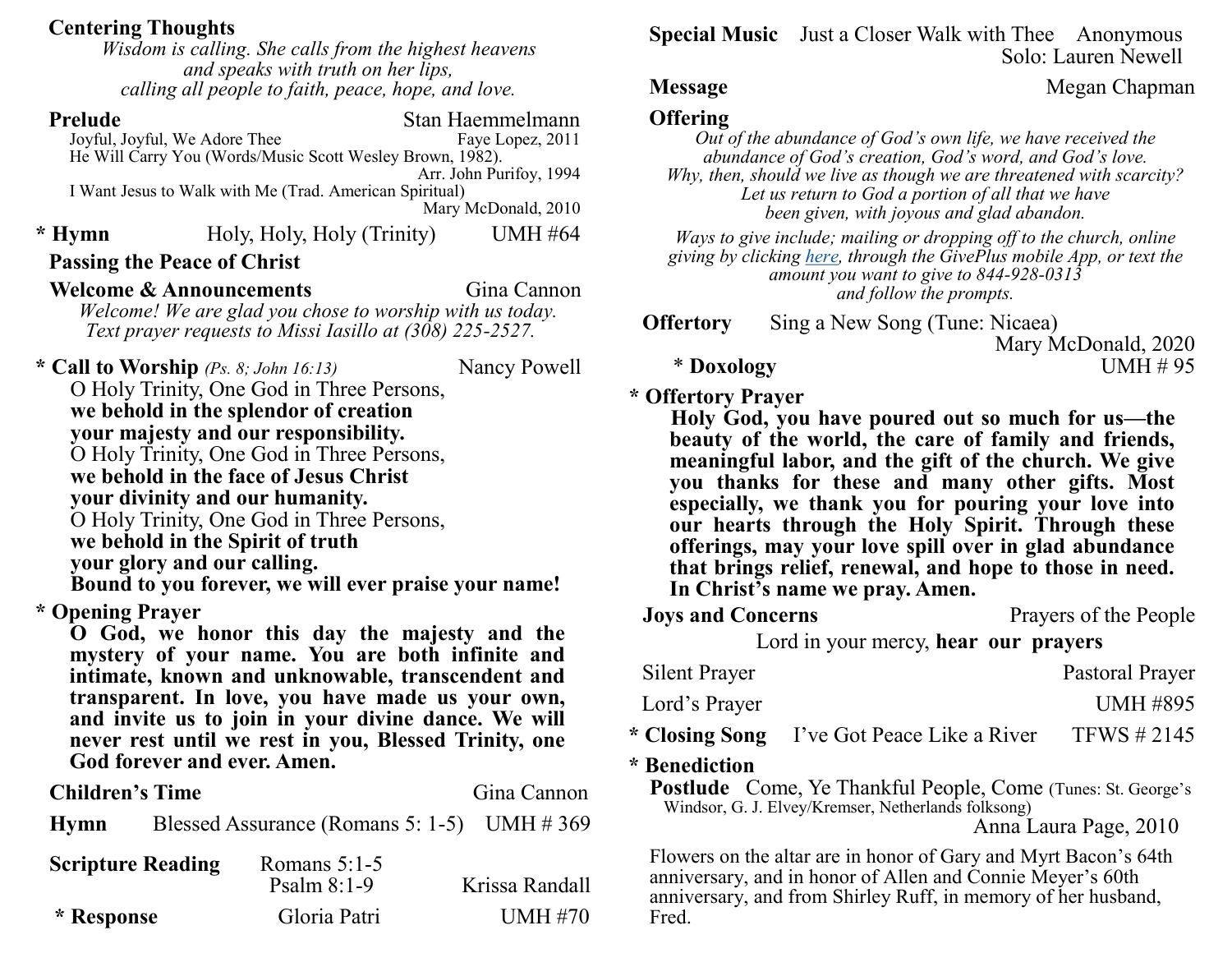| Saturday  | 18 Worship 5 pm                                                             | 25 Worship 5 pm                                                                                                     | Holy Communion<br>2 Worship 5 pm                       | 9 Worship 5 pm                                                               |
|-----------|-----------------------------------------------------------------------------|---------------------------------------------------------------------------------------------------------------------|--------------------------------------------------------|------------------------------------------------------------------------------|
| Friday    | $\mathbf{L}$                                                                | 24                                                                                                                  | ↤                                                      | $\infty$                                                                     |
| Thursday  | 16 UMM Brkfst<br>Outreach 11 am<br>Newsletter<br><b>Deadline</b><br>6:30 am | 23 UMM Brkfst<br>6:30 am                                                                                            | 30 UMM Brkfst<br>Folding 9 am<br>Newsletter<br>6:30 am | <b>UMM Brkfst</b><br>630 am<br>N                                             |
| Wednesday | 11L30 am<br>Sack Lunch<br>15                                                | 22                                                                                                                  | Sack Lunch<br>11:30 a.m.<br>29                         | ڡ                                                                            |
| Tuesday   | Study 6:00 pm<br>WWiP-Bible<br>$\overline{\mathbf{a}}$                      | Stephen Min. 6p<br>$\mathbf{z}$                                                                                     | 28                                                     | LŊ                                                                           |
| Vonday    | 13 COOL 9:30                                                                | Caring Circle 1:30<br>COOL 9:30<br>20                                                                               | 27 COOL 9:30                                           | in Faith Board 1 p<br>United Women<br>COOL 9:30<br>4                         |
| Sunday    | 12 Worship 9:30<br>Bible Study 10:30<br>Trustees 11 am                      | Bible Study 10:30<br>19 Worship 9:30<br>VBS-6 to 8:30 pm<br>Father's Day-Pie<br>4 pm kickoff today<br>Finance 11 am | Bible Study 10:30<br>26 Worship 9:30                   | Holy Communion<br>Block Party 4 pm<br>3 Worship 9:30<br>Study 10:30<br>Bible |

## **ANNOUNCEMENTS**

**Garage Sale -** Thank you, to everyone who assisted us with the garage sale. Thank you to those who picked up donations for us this week, and helped haul everything out yesterday morning. Thank you to those who assisted throughout the day. Thank you to those who helped box it all up at the end. Together, we had a lot of fun, and we met a lot of interesting people to share God 's love.

**Father 's Day -** Next weekend we celebrate Father 's Day with pie. Everyone will be invited to join us after worship for a piece of pie, but we 'll ask the men to go first! We will need pies. If you are able to help with providing a pie, please let Lynn know.

**Vacation Bible School** starts next Sunday night at 4 pm. We can use lots of help. Please see Missi if you can assist us.

**Mission of the Month** for June is the Soup Kitchen and the Lakota Center. Both organizations provide meals and are in need of disposable plates, bowls, napkins, cups and plastic silverware. Please place donations in the outreach bin in Fellowship Hall. Monetary donations are also welcome – make checks payable to FUMC & mark Soup Kitchen or Lakota Center in the memo line.

**Q & A about Stephen Ministry:** What do Stephen Leaders do? Stephen Leaders direct Stephen Ministry in the Congregation. They recruit, select, train, and supervise Stephen Ministers, and they identify people with needs for care and match them with a Stephen Minister. They also build awareness regarding Stephen Ministry in the congregation and community.

**June**